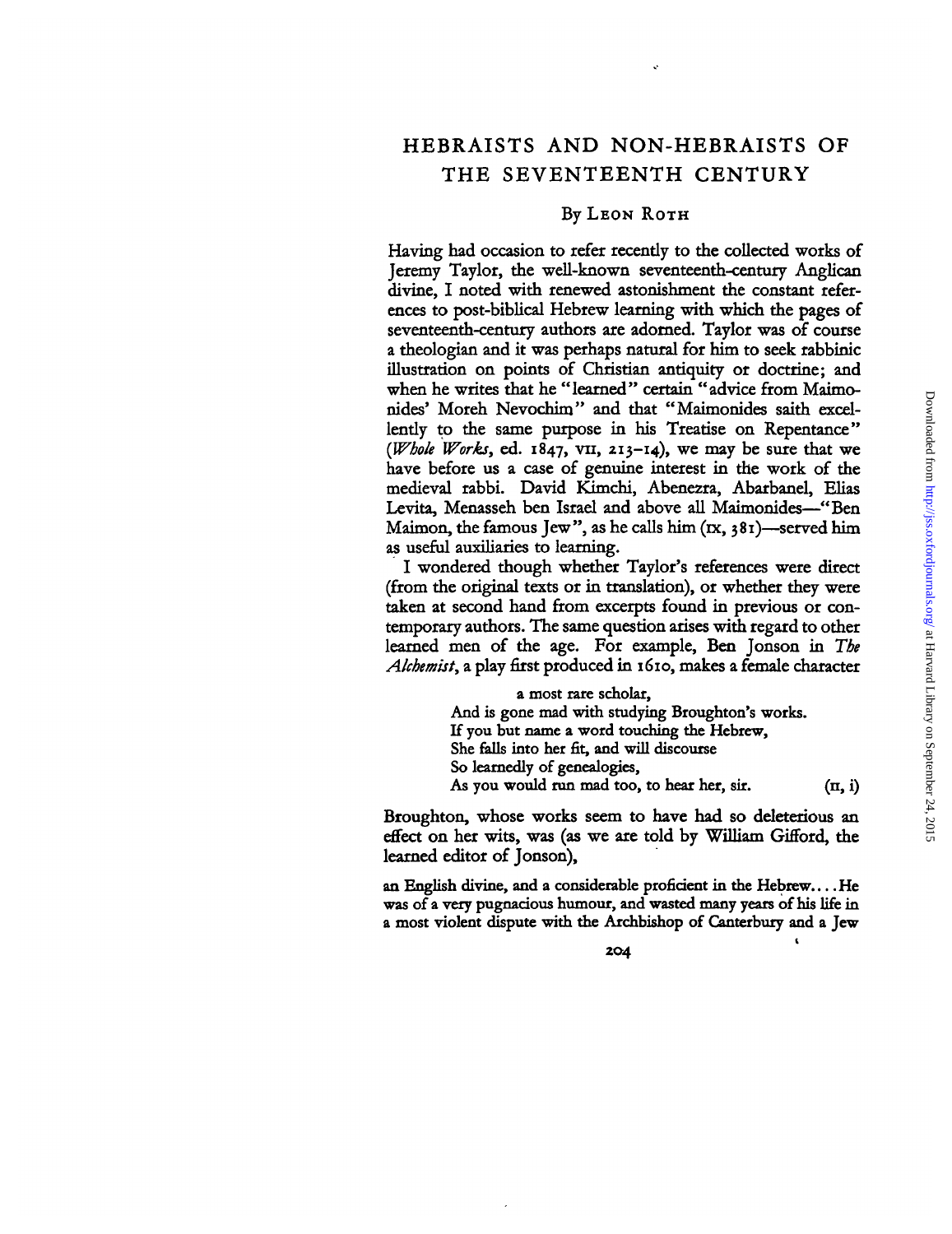rabbi about the sense of *sheol* and *hades*. This rabbi, Howell says, was of the tribe of Aaron, and of such repute for sanctity at Amsterdam (wher e h e saw him) , tha t "whe n th e othe r Jew s me t him , the y fell dow n an d kisse d hi s feet" .

Broughton' s interes t i n Sheo l an d Hade s ha d a theologica l sourc e a s h e seem s t o hav e bee n muc h exercise d b y Jesus' reporte d descent into Hell; but the ravings (rv, iii) of Ben Jonson's "madwoman" suggest that the common interest in Hebrew was wider an d tha t th e name s a t leas t o f th e Hebre w classica l commentator s were not unknown to the general public:

> Fo r excep t W e cal l th e rabbins , an d th e heathe n Greek s T o com e from Salem , an d fro m Athens , An d teac h th e peopl e o f Grea t Britai n To speak the tongue of Eber and Javan, We shall know nothing.... An d s o w e may arriv e b y Talmu d skill , An d profan e Greek , t o rais e th e buildin g u p O f Helen' s hous e agains t th e Ismaelite , King of Thogarma, and his habergions Brimstony, blue and fiery; and the force Of king Abaddon, and the beast of Cittim; Whic h rabb i Davi d Kimchi , Onkelos , An d Abe n Ezr a d o interpre t Rome .

It may be objected that this speech is put into the mouth of a suppose d madwoma n an d ca n hardl y b e offere d a s evidenc e o f genera l knowledge . Ye t i t certainl y raise s th e proble m o f th e extent of that knowledge and of its ultimate purpose and end. It is to this theme that, in the following notes, I propose to direct attention .

I star t wit h a coupl e o f individua l instances .

## I I

On 25 January 1659/60 Samuel Pepys records that he bought in St Paul's Churchyard in the City of London a copy of Buxtorf's Hebre w Grammar . I t i s strang e t o thin k o f th e bus y Admiralt y servan t bein g concerne d wit h Hebrew , an d som e futur e researc h studen t wil l perhap s enric h ou r historica l literatur e wit h a dis sertatio n o n "Th e Influenc e o f Hebre w Studie s o n th e Admini stratio n o f Nava l Affairs i n Englan d durin g th e Reign s o f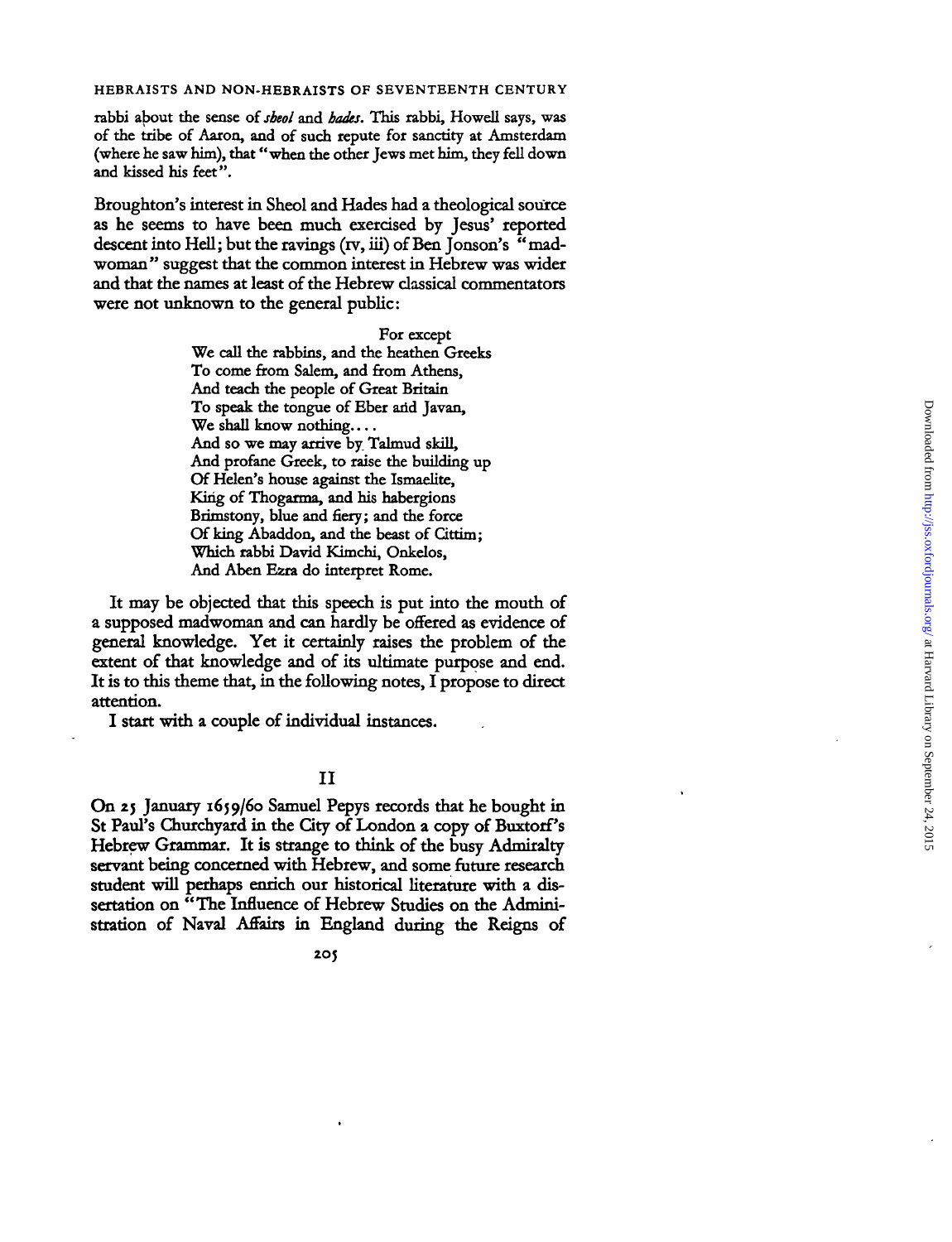Charles II and James II". For we find Pepys a few years later (4 February 1662/3) going to his old school on "Opposition Day"; and after hearing some of the speeches "of the several liberal sciences" (speeches which he naturally found "not so good as ours were in our time "), he returned after lunch to listen to the " head forms " being " posed in Latin, Greek and Hebrew ". (Anyone interested in the sort of questions asked on such occasions should refer to the published account of the examination held at the Merchant Taylors' School nearly a century earlier (1572). On that occasion the boys were "tried" by Home, bishop of Winchester, "in the Hebrew Psalter"; and this may explain why a schoolmaster of the name of John Davis, when he published a translation into English of Buxtorf's Epitome in 1656, thought it advantageous to annex to it "an English interlineall interpretation of some Hebrew Texts of the Psalmes, for the profit of young beginners".)

Buxtorf's Grammar is remarkable for recognizing the existence of a developed tradition of Hebrew long after the close of the biblical canon, and it evinces a knowledge not only of talmudic but of medieval and even of more recent writers. Buxtorf's own immediate concern is shown by his printing, both in text and translation, of the so-called Christological passages in the Hebrew Bible, while the book concludes, to us surprisingly, with a special section devoted to the German-Hebrew dialect now called Yiddish which he thought for various reasons that all students of Hebrew should make themselves acquainted with.

We are thus introduced to some of the guiding objectives in the seventeenth-century study of Hebrew.

The first, the desiderated conversion of the Jews, was no trivial affair of the local catching of a few souls. It was a historic concern, or rather a cosmic event, since it was held to be a necessary prelude to, or accompaniment of, or element in, the Second Advent, and thus a part of the penultimate, or even the ultimate, scene in the general world-drama. Similarly, religious disputation was more than a quirk, more even than a hobby. It was a serious business, for many, indeed, *the* serious business, of life. The third theme, the study of the Bible as such, became increasingly valued even beyond religious circles, both by scholars as a source- (and problem-) book of history, law and anthropology, and by creative writers as affording subjects for literary treatment. These and kindred topics will engage us later. In particular I shall have to ask how far the knowledge of the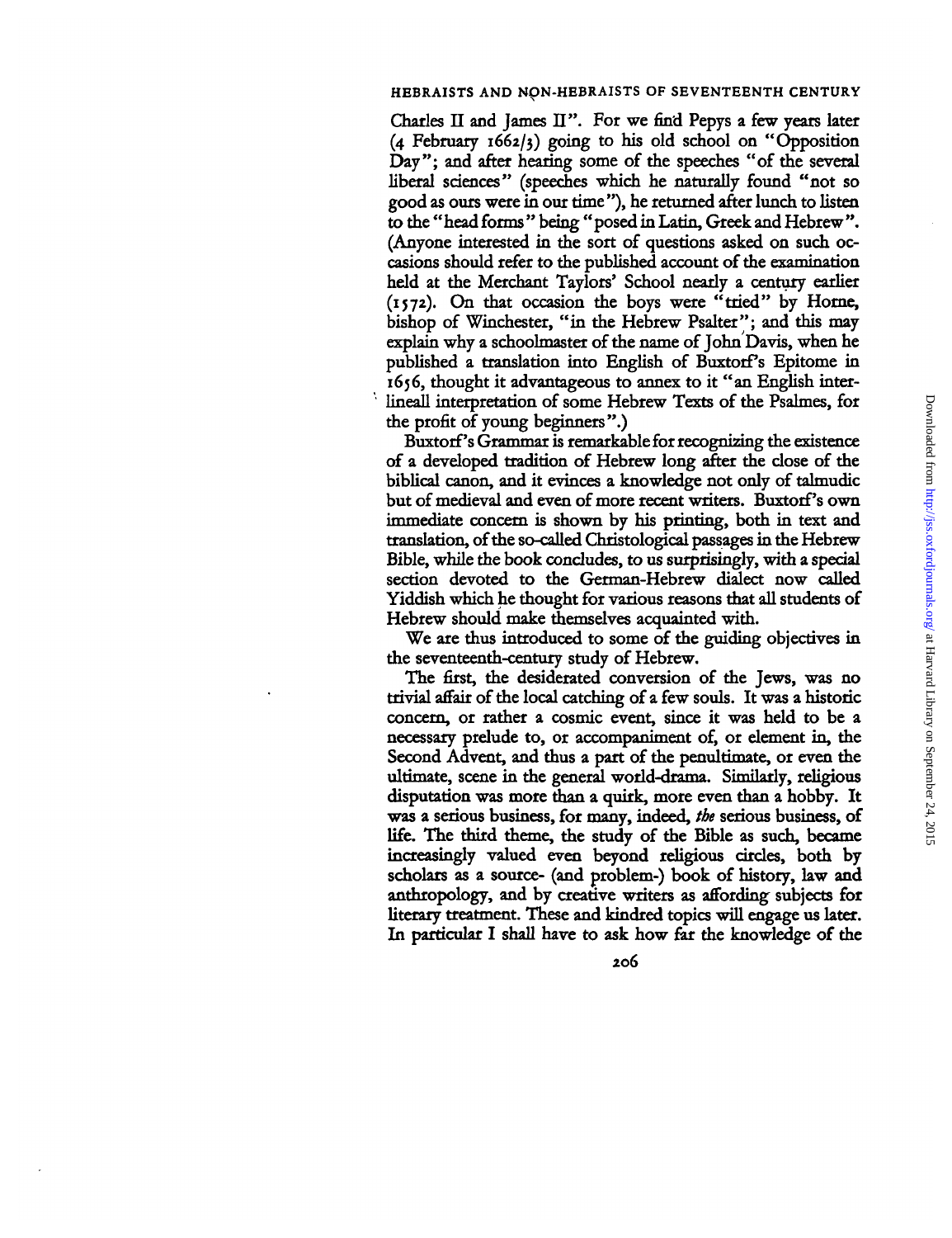origina l Hebre w (a s oppose d t o it s translate d literature ) wa s calle d int o play .

S o far a s Pepy s i s concerned , hi s motiv e i n acquirin g book s o n Hebrew is unknown, but once acquired he seems to have kept them. When he bought another famous thesaurus about this time (it was Stephanus's Greek thesaurus for which he offered *£4* a t on e bookselle r o n 27 Decembe r 166 1 an d ha d t o pay  $f<sub>4</sub>$  ros. at another a year later), it was not to keep it but to present it to his old school. The thesaurus of Hebrew Grammar h e kep t fo r himself. W e can stil l handl e it , adorne d b y hi s *book*plate, in the Pepysian Library at Magdalene, and with it the *Synagoga Judaica,* th e *Lexicon Hebraicum et Chaldaicum,* an d th Lexicon Chaldaicum, Talmudicum et Rabbinicum of Buxtorf the Elder, as well as the Latin version of Maimonides's Guide by Buxtor f th e son . Whethe r Pepy s use d th e book s himsel f i s anothe r question . Hi s interes t may hav e bee n bibliophili c only ; o r i t may hav e bee n plainl y commercial , sinc e w e find hi m makin g special note after the Great Fire that the surviving copies of Walton's Polyglotts, according to the booksellers, would be likely to fetch as much as £40 apiece (5 October 1666).

## $\rm II$

Pepy s may b e take n a s th e typ e o f th e educate d Englishma n o f th e seventeenth century . A Cambridg e Maste r o f Art s an d a Fello w o f th e Roya l Society , h e like d book s an d possesse d a sufficient numbe r o f the m an d interes t i n the m t o mak e hi m ge t hi s relative s to catalogue them according to a system of his own and for himself to copy the catalogue with his own hand. He loved the theatre, and loved chiding himself for his almost daily indulgence in it. He would get up very early and read Cicero before breakfast and business. He would take a book on his many journeys. particularly when on the Thames boat, and would read when walking at his leisure in the London fields. But he was a man of the world and would never allow self-improvement to stand in the way of self-advancement. We may now consider his antithesis in his great and strange contemporary, the founder of the Society of Friends, George Fox.

George Fox did not read Cicero or frequent the theatre; nor was he a university man. On the contrary, he was "not taught of men at all", as William Penn says in a famous sentence, "nor learned what he said by study....No arts or parts had any share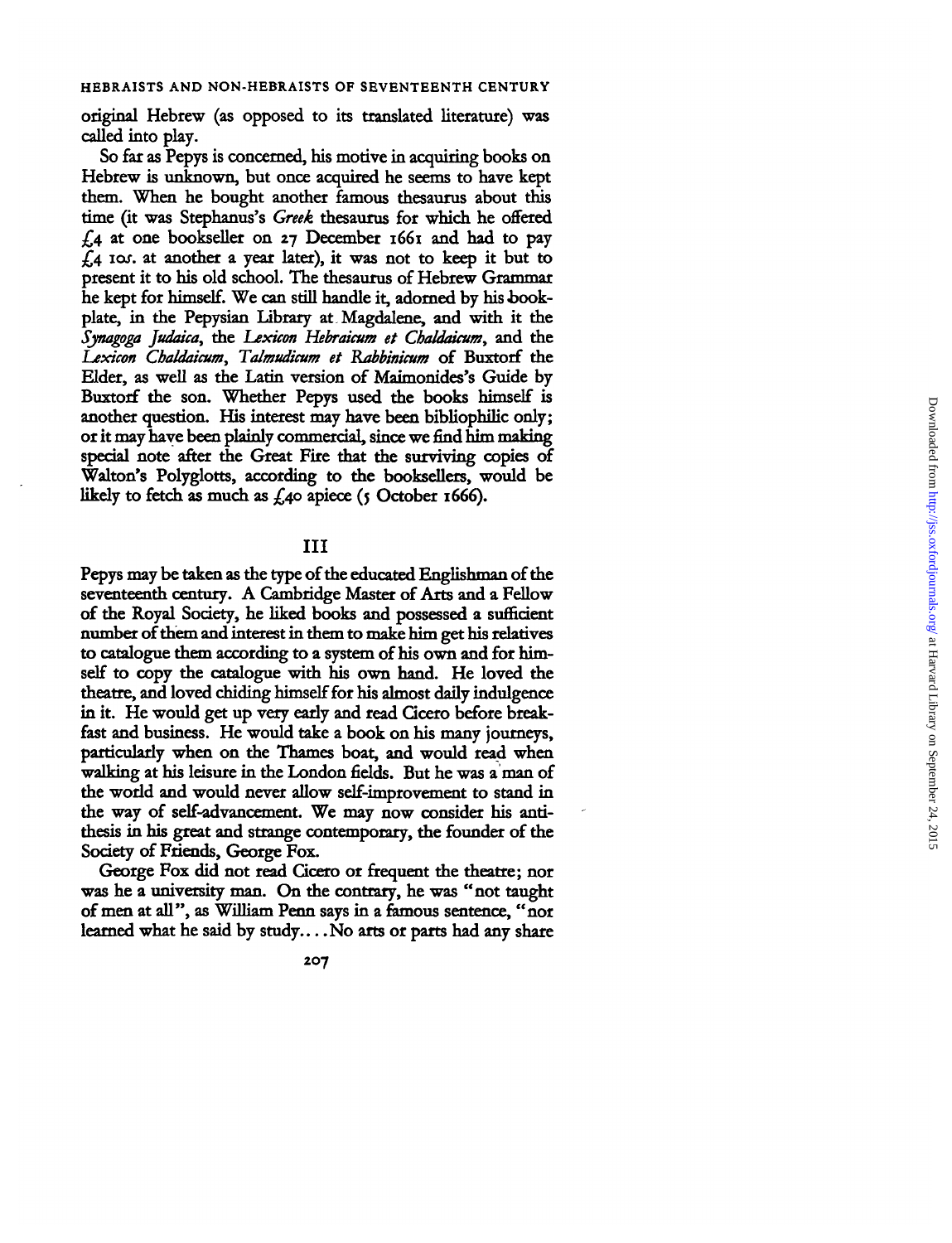in his matter or manner of his ministry" (Journal, ed. Nickalls, 1952, XLIII). And not only had he no "arts or parts" himself. He denied their value in others. At the very beginning of his mission *(ibid.* pp. 7, 8,11, etc.) "he had received an opening from the Lord that to be bred at Oxford or Cambridge was not sufficient to fit a man to be a minister of Christ". And so he called to men by the witness of the Spirit and, in the Spirit, claimed the status of the first apostles. Yet his very insistence on the words of the Bible turned him to the original languages; and it is curious to observe how he sought to clinch his opposition to the taking of an oath by quoting what he seems to assert to have been the original words of the prohibition (Matt. v.  $34$ ) in the mouth of Jesus: *La tishshabiun becol dabar* (p. 483). This was. at the Lancaster assizes of August 1664. Two years later  $(p. 505)$  Fox tells us of a "young man convinced in Scarborough town whilst I was in prison, the bailiff's son; and he came to dispute and spoke Hebrew to me; and I spoke in Welsh and bid him fear God". There are two points of interest here. The first is that Fox expresses no surprise that a young man, a bailiff's son, should address him in Hebrew; the second is that, replying to him in Welsh, Fox should bid him, without further ado, to fear God. (I assume that the young man came to Fox with Hebrew texts and that Fox told him that he should not be puffed up with learning but fear God; but perhaps there is a better explanation.) In any case we do know that Fox was acquainted with Hebrew, and I pass the evidence in summary review.

*(a)* First, there are preserved a couple of Fox's Hebrew exercises in his own hand. These consist of two small sheets containing the following in English characters:

| Sheet one iom rebeni<br>day forth<br>iom shelishi day third<br>iom sheni day seckond<br>arbagnim four times ten<br>forty                                                                                  |
|-----------------------------------------------------------------------------------------------------------------------------------------------------------------------------------------------------------|
| Sheet two kol- lightness or wildnes<br>tzadah- the hunted<br>tzavvar- the neck<br>tzagnadenu- our steps or our outgoings<br>pe- his mouth<br>pele- a worke of wonder<br>gnam- a peopel<br>gnetzem- a bone |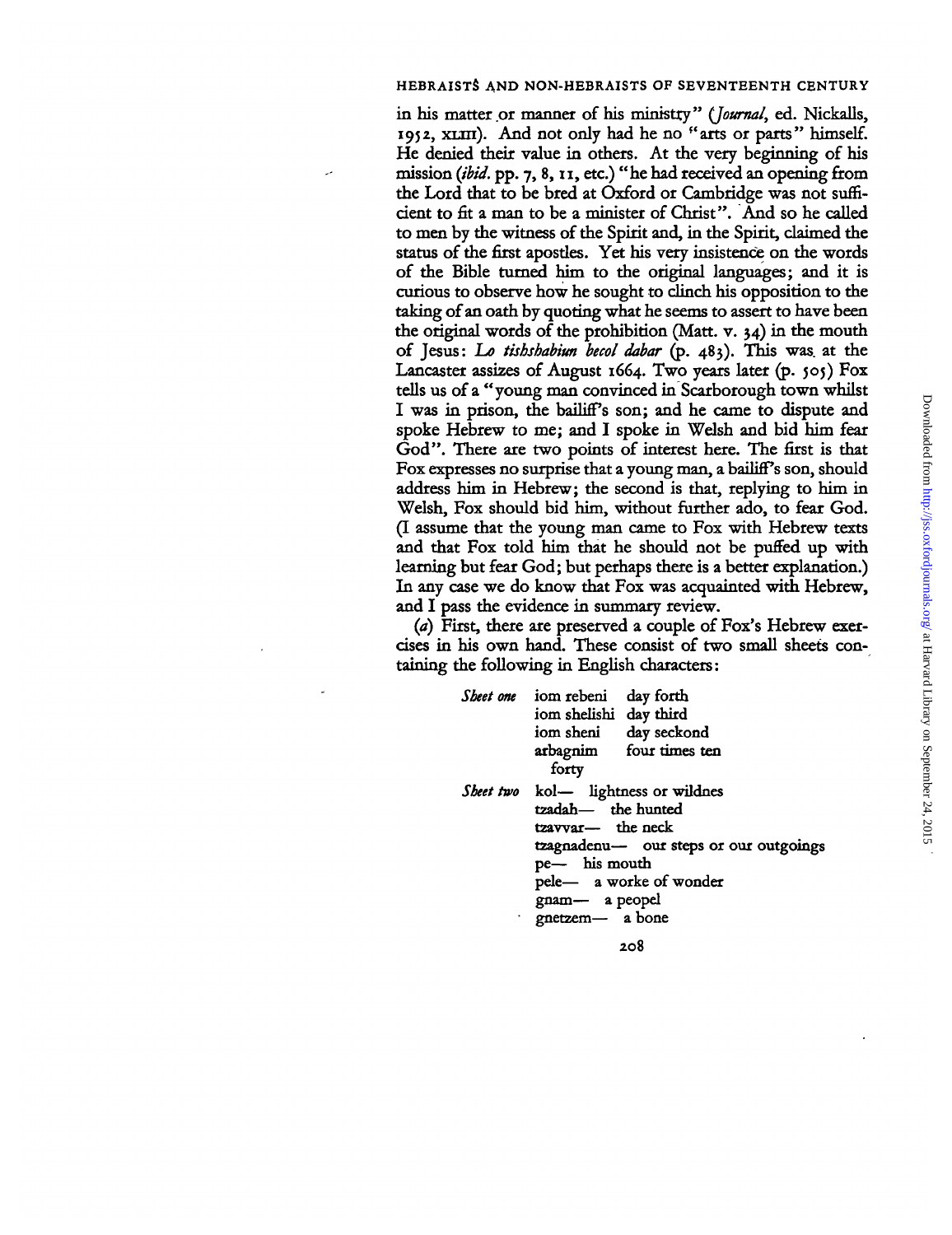gnarah— h e was naked gnol— a yoke gnor— th e skin gnalol— th e litel child

The first sheet is of interest in view of the Quakers' antipathy to the conventional names given to the days of the week, and thei r substitutin g fo r the m o f th e ordina l adjectiv e couple d wit h the word "day" as in Hebrew; the second, in that it would seem to indicate some of the biblical verses which were being used by Fox in his disputations. But they hardly suggest that Fox was a Hebrew scholar. Incidentally, all the above is, as I have said, in the English characters of Fox's somewhat untutored hand; but there is preserved in the British Museum, and reproduced in the illustrate d editio n o f Green' s *History,* a *Hebrew* alphabe t writte b y Fox .

(b) Secondly, there is the quotation from Matthew used by Fox at the Lancaster assizes in Hebrew. This, according to Mr Cadbury in his essay in Brinton's Children of Light (Macmillan, 1938), is from Hutter's *Novum Testamentum Harmonicum* (1502), a copy of which was in Fox's personal library; so it need not detain us. In any case the issue, and presumably the use of the text, was not original to the Quakers and had been agitated by th e Anabaptist s an d th e Mennonite s fo r ove r a century .

*(c)* Thirdly , a s a n appendi x t o Fox' s *The Great Mistety of the Great Whore Unfolded* (London , 1659) , ther e i s a lis t o f *Several* Scriptures Corrupted by the Translators; but these are mostly from the New Testament. There are one or two from the Hebrew but the y ar e o f n o philologica l significance . (On e o f the m offers a puzzle. On p. 374 there is a new translation proposed of Amos iii. 6: "Shall not the Lord do somewhat?", instead of "and the Lord hath not done it". But on the next page the new translation proposed for the verse is "and the Lord hath not done it". that is, the old translation just rejected. But I suppose that something went wrong here at the printers. In any case the new translation, whatever it was, is no proof of proficiency in Hebrew. )

*(d)* Fourthly , ther e ar e th e "paper s t o th e Jew s writte n durin g visits to Holland and printed in Hebrew" to which Mr Cadbury make s referenc e i n hi s epilogu e t o th e Cambridg e editio n o f th e Journal by Nickalls. I have examined all those preserved in the library of the Society of Friends. So far as I could observe they are reducible to two only, and of these the substantial one

**14 20**

**9 88 vi ii**  $\frac{1}{2}$  88 vi ii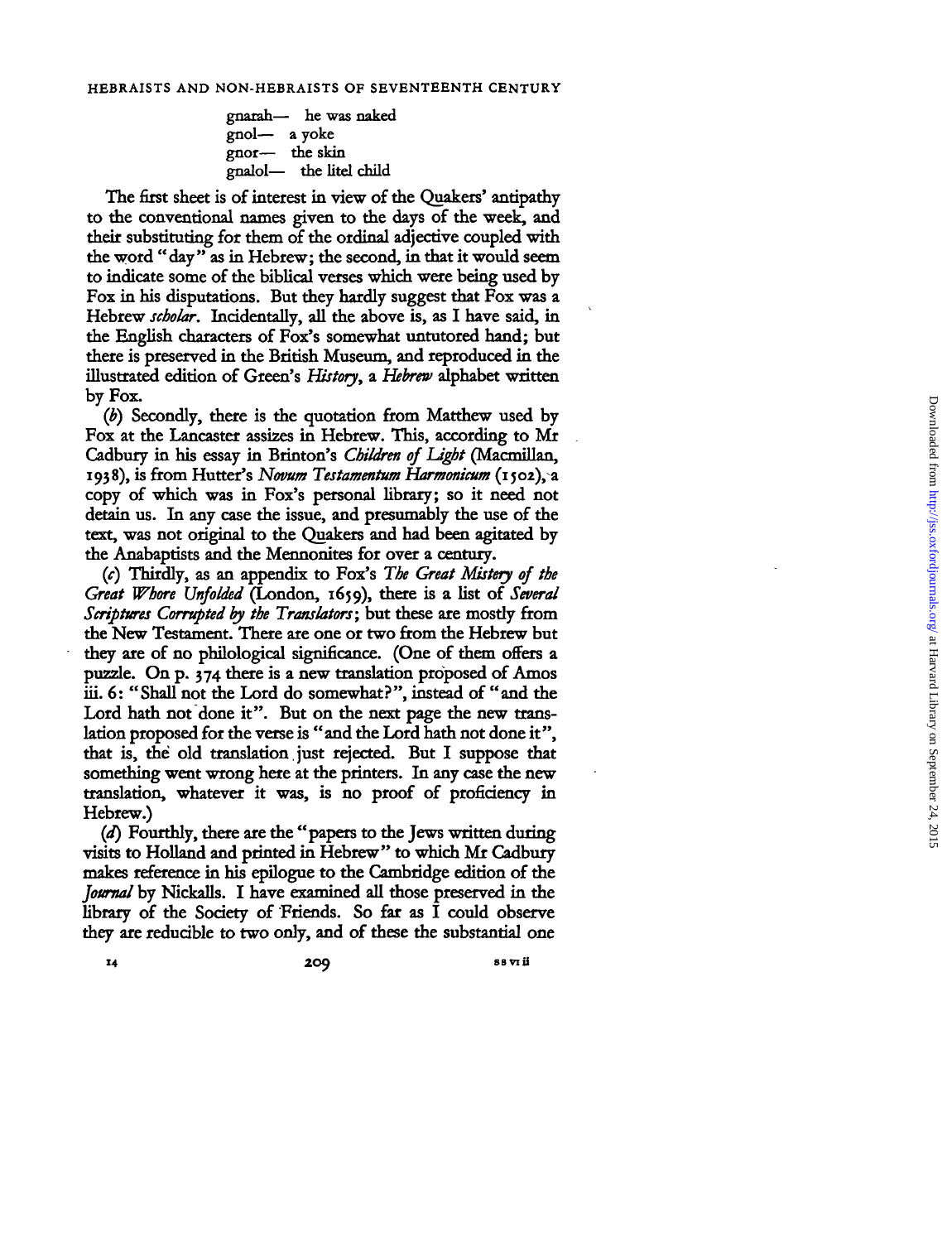is not by Fox but by the lady who became his wife, Margaret FelL

(i) Fox's own paper is a Message to the Jews on one small sheet of sixteen lines in somewhat crude type which tells the Jews that the Messiah has already come (cf. *Journal,* p. 705). It is only noticeably Quaker by its reiterated use of the word OR (light). It is dated in the traditional Hebrew (rabbinic) way and according to the traditional reckoning (Tammuz THMHHE =  $1684$ ). From the Hebrew I should guess that it was not translated by a Jew. The Hebrew dating might of course be due to the printer.

(ii) The other paper, by Margaret Fell, is a more ambitious affair. There are preserved two editions. That in Hebrew alone, entitled *Sheelatb Shalom BeAbavab,* is a beautifully printed pamphlet of sixteen pages on excellent paper in the delightful Dutch cursive rabbinic type. It is undated and bears no printer's name, and concludes with a challenge on many theological questions addressed to Jewish rabbis and scholars. There is also a supplement signed by Samuel Fisher, an Oxford M.A. of Fox's entourage (on whom see Braithwaite's *Beginnings of Quakerism,* 1912, pp. 288-94 and H. J. Cadbury's essay "Early Quakerism and Uncanonical Law", in the *Harvard Theological Review,* July 1947, pp. 183 £, 193 f.). The other edition preserved is in Hebrew and English in parallel columns, the English being entitled *A Laving Salutation to the Seed of Abraham,* printed in London in 1660. The Hebrew of this pamphlet, which is much better than that of Fox's paper, is clearly from a Jewish translator; and Mr Cadbury, in the essay I have drawn on already, quotes  $(p, 155)$  a manuscript letter from Fox in which he mentions as a possible translator "A great teacher of the Jews which is come forth from Poland. He comes to meeting. He writes himself Samuel Levi ben Asshur, a Jewish Rabbi, etc. He wants imployment and is very poor. He is very perfect in the Hebrew. He reads the Syriack Testament without pricks as readily, I think, as I do English." From this letter too it would appear that Fox did not *claim* for himself proficiency in Hebrew.

There is a minor historical point which is perhaps worth mentioning in connexion with this and earlier Quaker pamphlets to the Jews. There is extant a letter from William Ames, then minister of the English Congregation at Amsterdam, to Margaret Fell, in which he writes:

There is a Jew at Amsterdam that by the Jews is cast out (as he himself and others saith) because he owns no other teacher but the light and he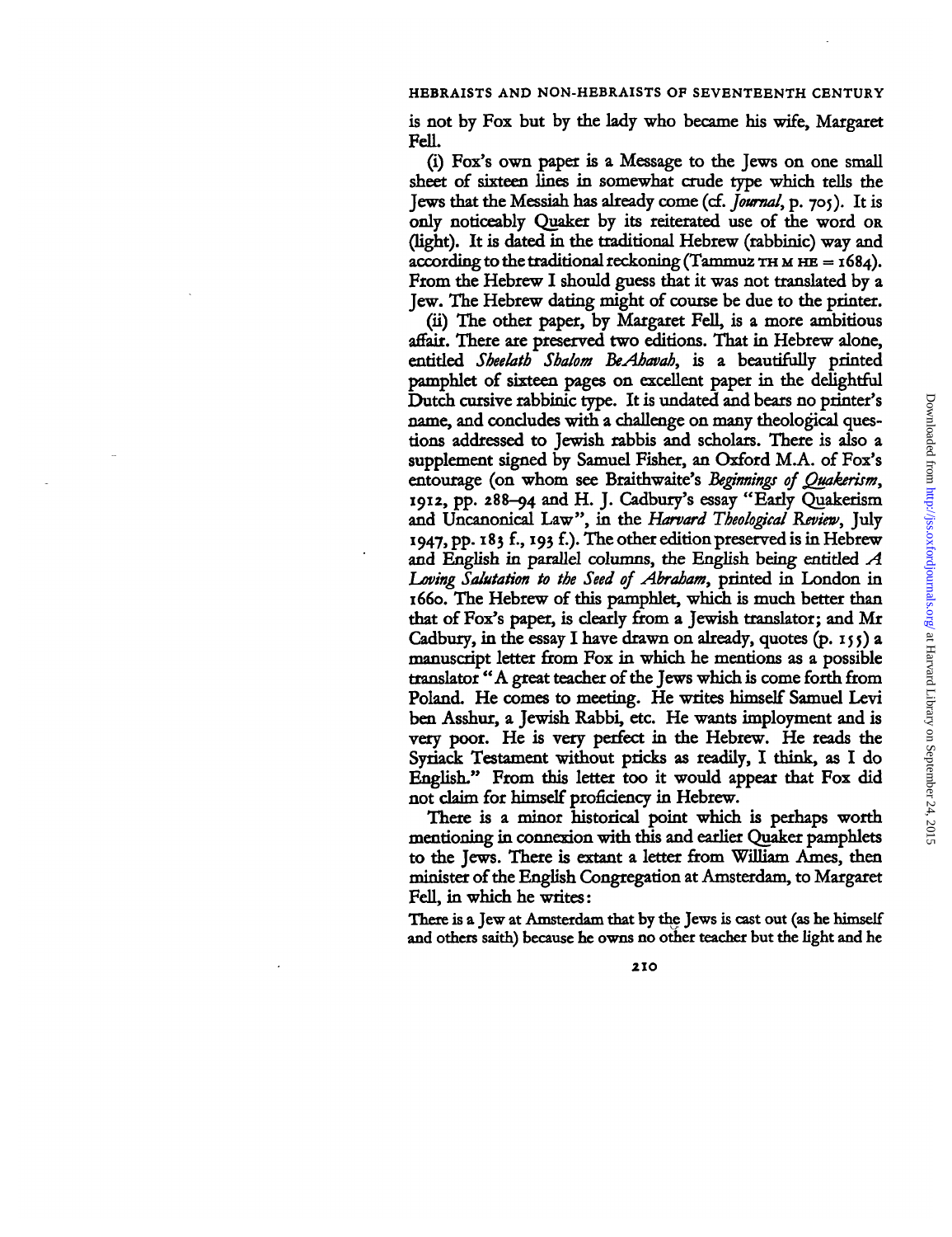sent for me and I spoke to him and he was pretty tender and doth own al l tha t i s spoken ; an d h e sai d t o rea d o f Mose s an d th e prophet s without was nothing to him except he came to know it within; and so the name of Christ it is like he doth own; I gave order that one of the Dutch copies of thy book should be given to him and he sent me word he would come to our meeting, but in the meantime I was imprisoned .

This letter is dated 1657; and Mr Cadbury, who prints it in his essay in Brinton's *Children of Light* and discusses it further in the first volum e o f th e Warbur g Institute' s *Medieval and Renaissance* Studies (1, 1941, p. 130) under the title Spinoza and a Quaker Document of 1657, assumes that the reference is to Margaret Fell's *For Menasseb Ben Israel, The Call of the Jews out of Babylon,* trans lated into Dutch by William Ames and published in Dutch in 1657. Mr Cadbury's identification of the Jew who was "cast out" with Spinoza is, I imagine, beyond doubt. The excommunication took place in 1656, and after it Spinoza stayed on in Amsterdam writing a defence some part of which is plausibly supposed to be embedded in the *Tractatus Theologico-Politicus*. As is well known, he was closely connected with a pietistic sect in Holland, the tenets of which were not far distant from those of th e Quakers .

To return to George Fox: it would seem clear that the publishe d estimat e o f hi s earl y disciple s tha t "h e attaine d bot h t o th e reading , writin g an d understandin g o f Hebrew " (Mary Swift i n Journal F.H.S. vi, quoting a pamphlet of 1691), is on the evidence excessive, in spite of the fact that Fox spent some of his time on board ship during the voyage to America discussing "the signification of the four rivers of Eden according to the Hebrew" (*Journal*, p. 585), and debated publicly with Roger Williams in Rhode Island on the meaning of the words "Abi Ad" (Cadbury i n Brinton , pp . 138-9) . I t i s thu s understandabl e tha t whe n h e wanted to know "whether heathen or Jews used priests in marriage ceremonies" he applied to "Richard Richardson. Schoolmaster" *(ibid.)* rather than to original sources of information. It was at a later date in his life that he came into contact. in Lady Conway's house at Ragley, with her mentor, the Hebraist an d celebrate d Cabbalis t Va n Helmont . Va n Helmont , recently turned Quaker, at the first (we are told) "helped Fox in answering some anti-Quaker publications"; but afterwards he

**21**

**1 14-a**

<sup>&</sup>lt;sup>1</sup> In contradistinction to Henry More (below p. 214, n. 1).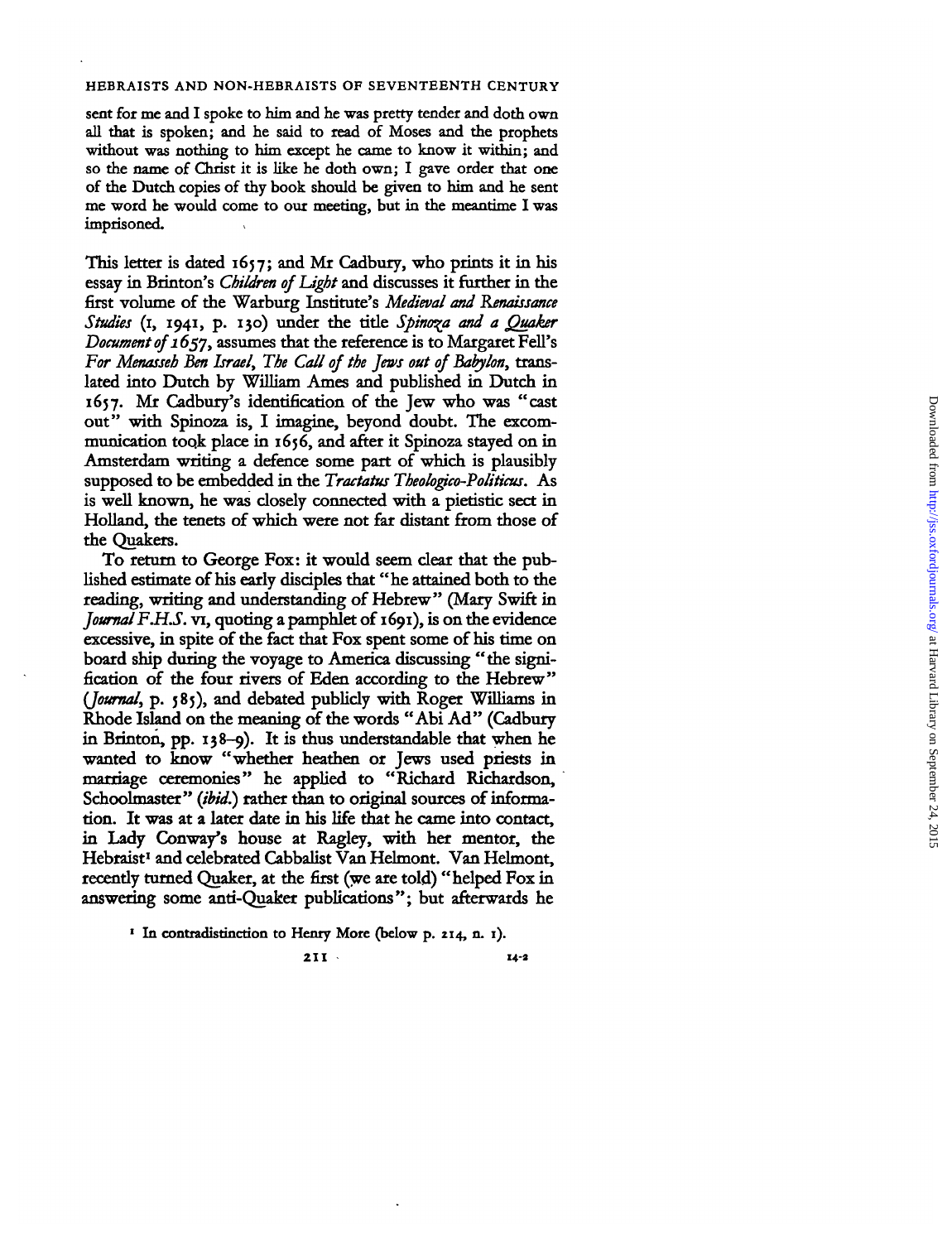produced some "Cabbalistical publications of his own in which Fox found something to criticise" (Cadbury in appendix to Fox's *Journal,* p. 742).

From these individual cases we may turn to a wider formulation of our theme.

The seventeenth century is famous in the history of scholarship for the so-called quarrel between the Ancients and Modems. If we ask on which side Hebrew was to be found, the answer is, on neither. In *this* century, the seventeenth, Hebrew and Hebrew books were not, as they were in the preceding century, the sixteenth, a contending party. When Boileau, and afterwards Temple, mustered their forces and deployed their troops, the roll-call included Greek and Latin names only. There is a summing-up at the end of the century by Swift, and the officers commanding were, on the one side, Homer, Pindar, Euclid, Plato and Aristotle, Herodotus and Livy, and Hippocrates; while on the other—but we need not worry about them since they too contain no Hebraists, and I only mention one of them, Paracelsus, because of the felicitous command given him of the "stink-potflingers" (i.e. presumably, the scientists). A famous modern book by M. Hazard of the Académie française deals with the crisis in European consciousness from 1680 to 1715. If we go through it with a tooth-comb and remove any references we may find in it to Hebrew and Hebraic learning, the book remains much as it was. When Montaigne wrote his great essay on the Institution and Education of Children he makes no mention of Hebrew. On the contrary, he pleads for the training of the judgement and sense of proportion rather than the inculcation of learning (a "well-composed and temperate brain", as he puts it, not a "full-stuffed head"); and he regards even Greek and Latin, however much "great ornaments in a gentleman", as "purchased at over-high a rate". Montaigne's book appeared in the last quarter of the preceding century, the sixteenth, Florio's English version at the beginning of the seventeenth, in 1603; but we find much the same outlook, and much the same turning away from the Classics and *a fortiori* from Hebrew, in the *Thoughts Concerning Education* of John Locke (1693). Educationalists, or at any rate the progressive educationalists, had begun to have their doubts about any sort of literary education; and a revival of interest in Hebrew had to wait till the middle of the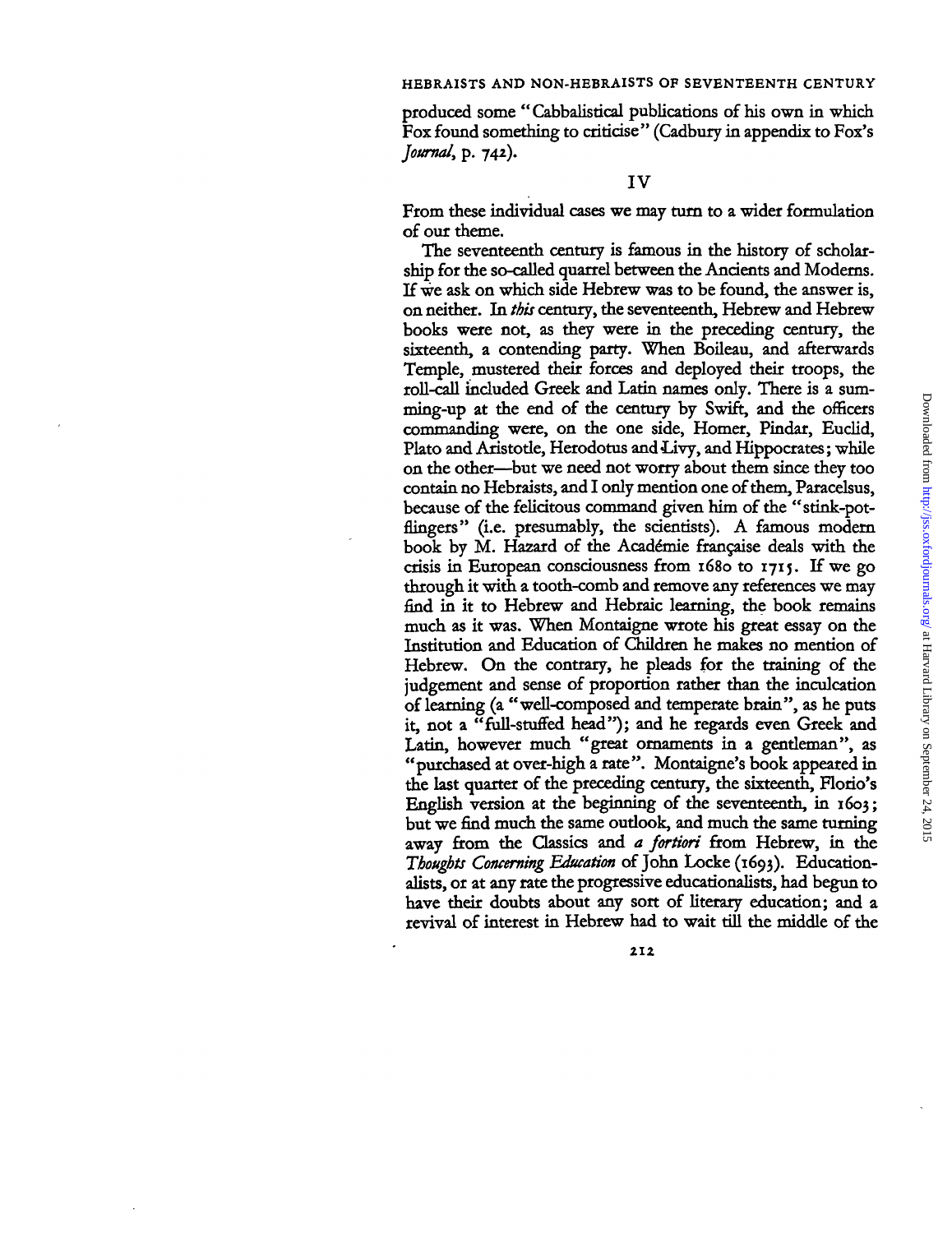nex t century , th e eighteenth , whe n th e Hebrais t Rober t Lowt h in his *Lectures on the Poetry of the Hebrews* (1753), to be followed b y Herder , helpe d t o pav e th e way fo r th e Romanti c revolt .

This was preceded by an interesting trend in seventeenthcentury creative literature: the efflorescence, not to say effervescence , o f biblica l themes . Thi s i s see n i n th e epic , th e drama , eve n i n satire . Sylvester' s translatio n o f D u Bartas' s "enormou s pseudo-epic on the Creation...made a great impression", we are told, "on contemporary England"; and Dr Tillyard, from whose *Milton* (p. 8) I have culled this piece of information, quotes in his book on the *English Epic* (p. 423) a passage from Cowley's Preface to his *Davideis* (1656) in which he speaks of "this and the other bright and magnificent subjects of the like nature the Hol y Scriptur e affords , *and proffers,* a s i t were , t o *Poesie...*". *Our* question is whether a knowledge of the original Hebrew was involved, and I think we may take it that in the vast majority of instances it was not: the accepted versions sufficed. A possible exception is Milton and, greatly daring. I must say something abou t him .

For Milton is a special case. He is known to have learned Hebrew. He wrote on Hebraic subjects; and he is asserted by on e well-know n moder n student , th e lat e M . Saurat , t o hav e derived the kernel of his general outlook, together with some of its unique and peculiar features, from later Hebrew sources.

To be brief, my own opinion on this much-contested subject may b e summarize d a s follows :

(i) Milton's knowledge of Hebrew as evidenced in his translation s fro m th e Psalms , translation s mad e befor e hi s blindnes s and when he was at the height of his powers, was not that of a grea t studen t eve n o f biblica l Hebrew .

(ii) The tone of his complaint in the *Areopagitica* against the Massoretes "with their Keri and Kethib" does not suggest wide genera l Hebre w learning ; an d it s bar e repetitio n i n th e *Apology* for *Smectymnuus* reinforces the impression of limitation.

(iii) There is no proof, so far as I know, that Milton even conceive d o f a literatur e i n Aramai c suc h a s tha t i n whic h muc h post biblica l Hebre w learnin g i s enshrined . Hi s referenc e i n th e essay "Of education" to the acquisition of the Hebrew tongue (which "at a set hour might have been gained") is specifically directed to the end "that the Scriptures may be now read in their original". It would seem reasonable to suppose therefore that the words immediately following: "whereto it would be no impossibility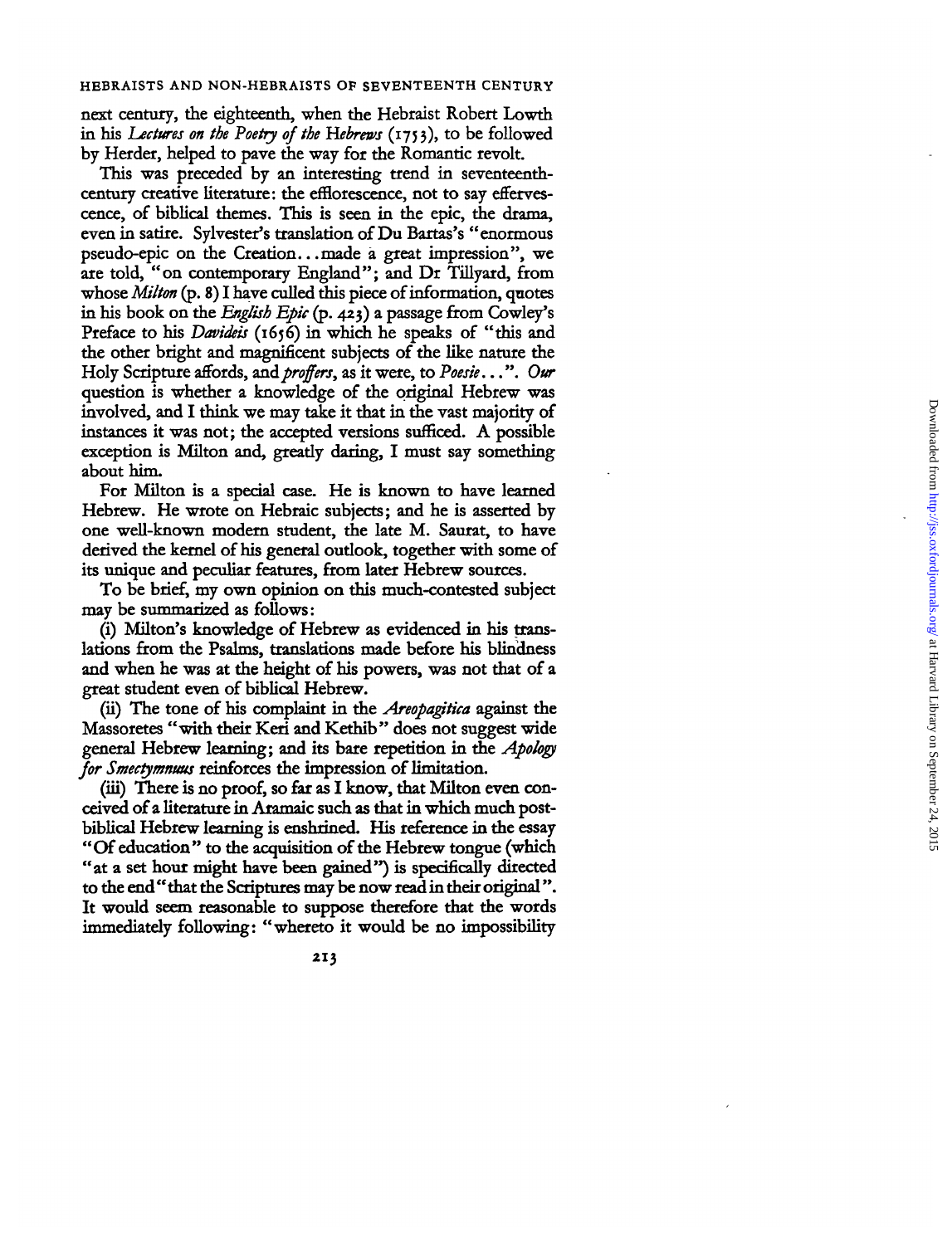to add the Chaldee and Syrian dialect" would refer to the same end, i.e. the study of biblical Aramaic, and not to the study of the Talmud or Zohar. This conclusion would accord well with the evidence of his nephew Edward Phillips that his pupils "studied Hebrew, Chaldee and Syriac so far as to go through the Pentateuch in Hebrew, to make a good entrance into the Targum or Chaldee paraphrase, and to understand several chapters of St Matthew in the Syriac Testament".

(iv) Even allowing, as Dr Tillyard magnanimously does, the central importance of the passage on "retraction" *(T^imt^um)* in *Paradise Lost,* vn, 170-3 indicated by M. Saurat, it would appear that this and other Cabbalistical doctrines were no secret mysteries concealed in unread texts of esoteric doctrine but, by this time, almost commonplaces. Miss Nicolson's study of Milton's friend at Christ's, Henry More *{Studies in Philology,* XXII, 1925), is quite decisive on this point;<sup>1</sup> and we may recall the passage in Locke's *Essay* on the theology of Space (rv, x; see the note in Eraser's edition, vol. 2, pp. 321 f.) which puzzled Locke's French secretary and translator, Le Coste, and which was only cleared up by Sir Isaac Newton. Indeed, M. Saurat throws up his own case by indicating a possible source for Milton's views in Robert Fludd and others.

(v) M. Saurat himself, as is shown in his later book *Victor Hugo et ks dieux du peupk,* underestimated both the difficulty of

**1 More himself "freely professed his ignorance... in the Oriental tongues and Rabbinical learning" (to Lady Conway, March 1671-2, p. 355); and we find him writing to Lady Conway (August 1674, p. 390): "What your Ladyship says, that Monsieur Van Helmont will find very few persons, if any, that have so great a value for the writing of the Jews as himself, or will think the publishing of the book of so much consequence as he does, is to me hugely possible." As appears clearly from bis description of a dinner party he gave to discuss what was to be Knorr von Rosenrath's** *Cabbala Denudata*, his knowledge of Hebrew and Hebrew literature was at **second band. What interested him he read in Latin translations.**

**So for that matter did the genuine Hebraists. The learned Cambridge divine John Spencer, as his MS. notes in the margins of his copy of his** *De Legbus Hebratorum* **(preserved in the University Library) show, read Maimonides's** *Guide* **in Buxtorf's translation; and since he quotes (e.g. p. 3 5 3) from Voss's annotations in his Latin edition of Maimonides's** *De Idolatria* **(Amsterdam, 1642), it may be assumed that all his many references to that treatise too were derived from the Latin. (I am not censuring the Master of Christ's for using a crib but pointing out that even for so epoch-making a book as his undoubtedly was Hebraic learning was available outside of Hebrew.)**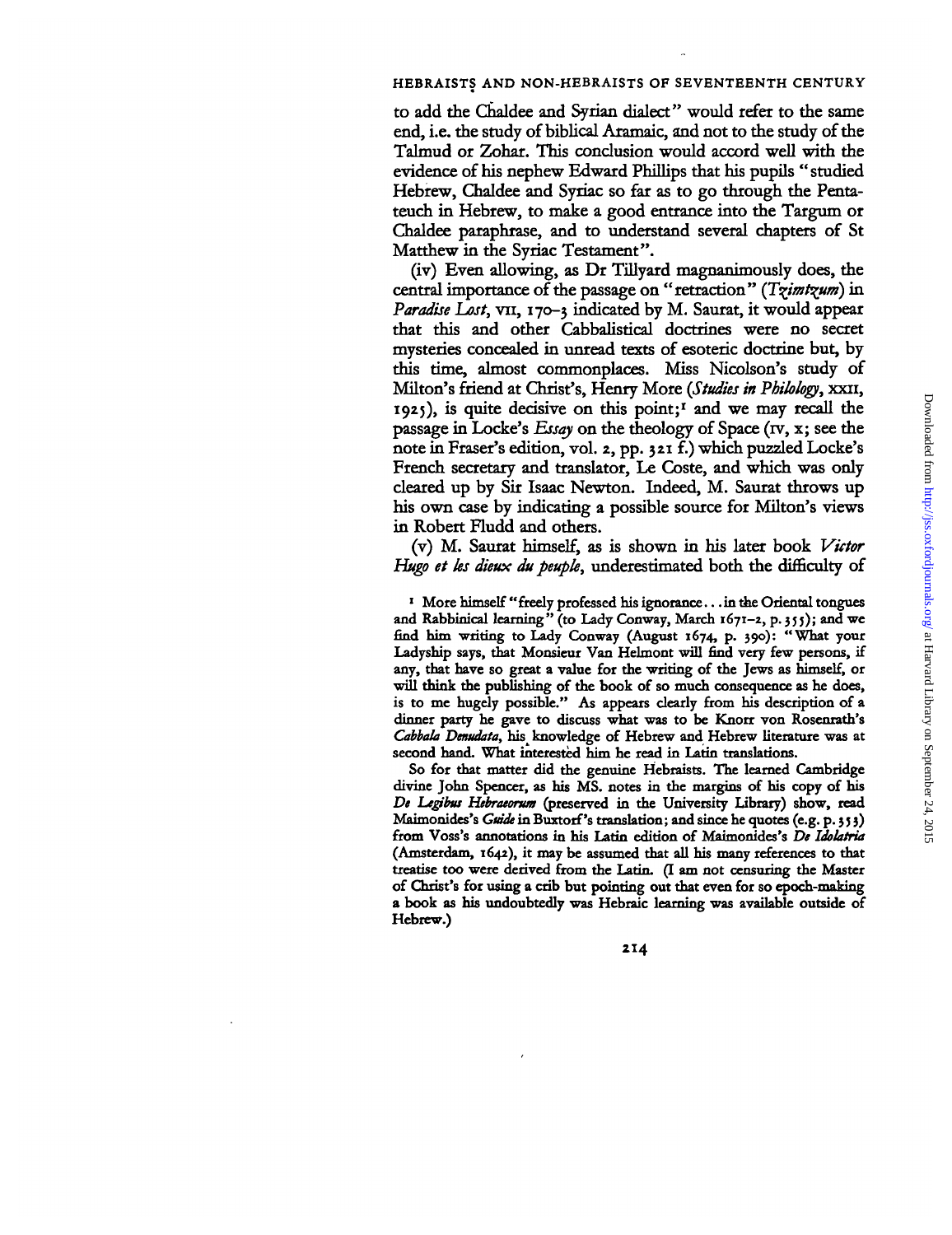reading the Zohar in the original and the inadequacies of the French version and commentators he was forced to rely on.

M y ow n vie w i s thu s tha t th e clai m tha t Milto n ha d an y special knowledg e o f Hebre w an d Hebrai c learnin g ha s n o suppor t i n the available evidence. He is however of interest for our theme none the less. In the Cambridge MSS. described by Masson (II, If the same successive of the subset of the subjects for poetic treatment. These, fifty-three in all, are purely biblical (they include, besides Paradise Lost and Adam in Banishment, themes like the Flood, Abram in Egypt, Sodom, Dinah, the Golden Calf, Corah, etc.; and eight from the New Testament) and show n o knowledg e o f o r interes t i n an y Hebrai c subjec t beyon d th e bound s o f th e biblica l literatur e availabl e i n translation . *Samson Agonistes,* says Dr Tillyard (p. 329), contains "scarcely a word which could not be referred quite plausibly to the story of Samson as narrated in the Old Testament". Milton is thus of e importance not for his alleged secret Hebraic lore but for his practical recognition of the fact that material for literary comn<br>position could be found in biblical as well as in classical literature.

Thi s o f cours e open s a wid e field. Whe n Dryde n wishe d t o satirize contemporary politics he used the biblical figures of Absalom and Ahitophel, Zimri, David and (anachronistically) Corah , addin g i n a secon d editio n Doe g an d Og . Ther e wa s som e parallel between David and Charles II, and Absalom and the Duke of Monmouth; but would the biblical Doeg have recognize d himsel f i n Elkana h Settle , o r th e Kin g o f Bashan i n Thomas Shadwell? From the point of view of the Hebrew language we should perhaps note that Dryden uses a couple of Hebrew words, Zaken for a "Member of the House of Commons" and *Abethdin* for a "Lord Chancellor in general"; but these, I imagine, he could have picked up from a friend, as too his "Sagan of Jerusalem" for Dr Compton, bishop of London. Dryden was a good classical scholar and published versions of man y difficult Gree k an d Lati n books , whil e fro m th e Frenc h h e translate d int o Englis h Maimbourg' s *History of the League* whic was so felicitously plagiarized by Dumas: but he was educated not in the Merchant Taylors' School but at Westminster and, so far a s I know , ha d n o Hebrew .

Th e sam e may b e sai d o f hi s grea t Frenc h contemporar y Racine who, at Mme de Maintenon's instance, after *Esther* (1689) (an understandable , althoug h ticklish , subjec t fo r th e ladie s o f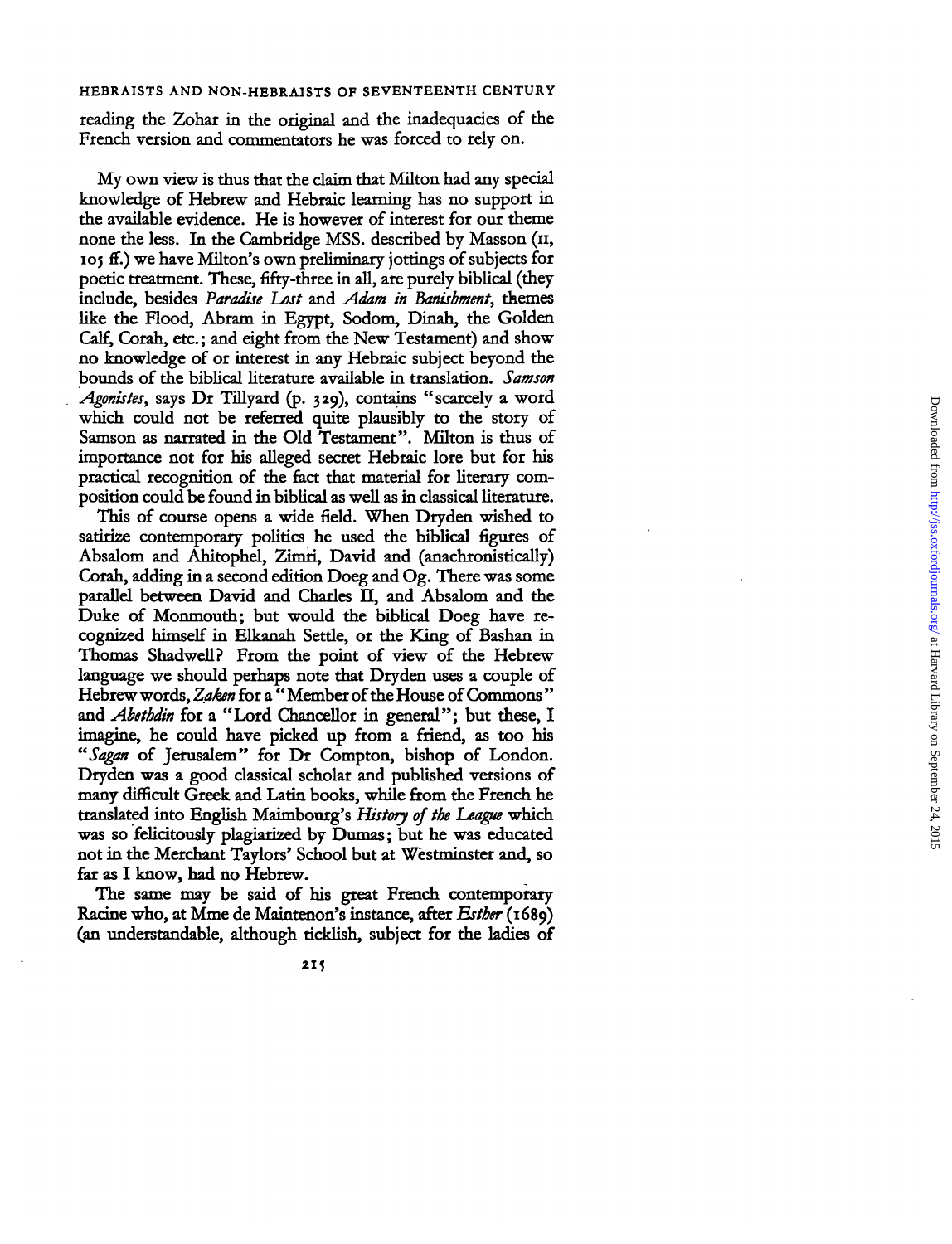St Cyr), produced the fierce and gloomy *Athalie* (1691). The subtitle announces the play as a "tragedy drawn from the Holy Scriptures"; and its subject, described by Mr Tumell as "the struggle between a religious order based on *lot.*. .and a pagan order based on force and bolstered up by ignoble superstition" *(The Classical Moment,* p. 221), was understood at the time more simply as a hint to the French to imitate the British "Glorious Revolution". The theme is thus, at least outwardly, as biblical as Milton's but it would seem to owe nothing to a knowledge of Hebrew. Not that one would have expected it. Racine was brought up in Port Royal, indeed for three years (Port Royal having been disbanded) he was Port Royal's only pupil; and although his tutors were among the famous scholars of the age, the language curriculum of the school comprised, with Spanish and Italian, only Latin and Greek.

 $\overline{\mathbf{V}}$ 

It would seem then that, from the point of view of the study of Hebrew, the creative writers of the seventeenth century are disappointing. The same may be said, in spite of a couple of casual references in Bacon and of Locke's excursion into Hebrew lexicography,<sup>1</sup> of the philosophers. There is one apparent exception. A formidable catalogue of references to rabbinic literature could be drawn up from the *Pensees* of Pascal (e.g. §§446, 630,635, 642, 687,688, 75 8, ed. Brunschvicq); but they would seem to be taken from the then recently published manuscript *Pugio Fidei* (Paris, 1651; cf. *Pensies,* §726) of the thirteenth-century Spanish Hebraist and polemist Raimun Marti.<sup>2</sup>

Yet, as Bacon noted early in the century, " Studies serve for

**1 Locke,** *Essay,* **m, vi, 44-7. See too John Lough in** *The Library,* **vin (1953), 242, 243, 254 and 255, for Locke's interest (but evidently through Lightfoot) in Maimonides and Hebrew and Jewish books.**

**2 In** *Pensles,* **§753 (Toumeur,** *&&.* **de Cluny, 1942, §277)** *read* **Juife** *for* **Grecs with Brunschvicq (large edition), n. 2, comparing Tourneur, §462, n. 4; and** *lesfor* **trois with Toumeur. We have then the familiar saying of** *Ketboubotb ma* **which I have no doubt Pascal found quoted somewhere in the** *Puffo.*

**Leibniz's extracts and summaries from Maimonides's** *Guide* **are from BuxtorPs Latin version. (It may be remarked that these were discovered and first printed** *after* **the learned and cautious Salaman Munk, in his edition of the Arabic text (1, 186), had called attention to the resemblance between Leibniz's monad and the atom of the Kalam as described in** *Guide,* **1, 51. Cf. the additional note in Munk, n, 377.)**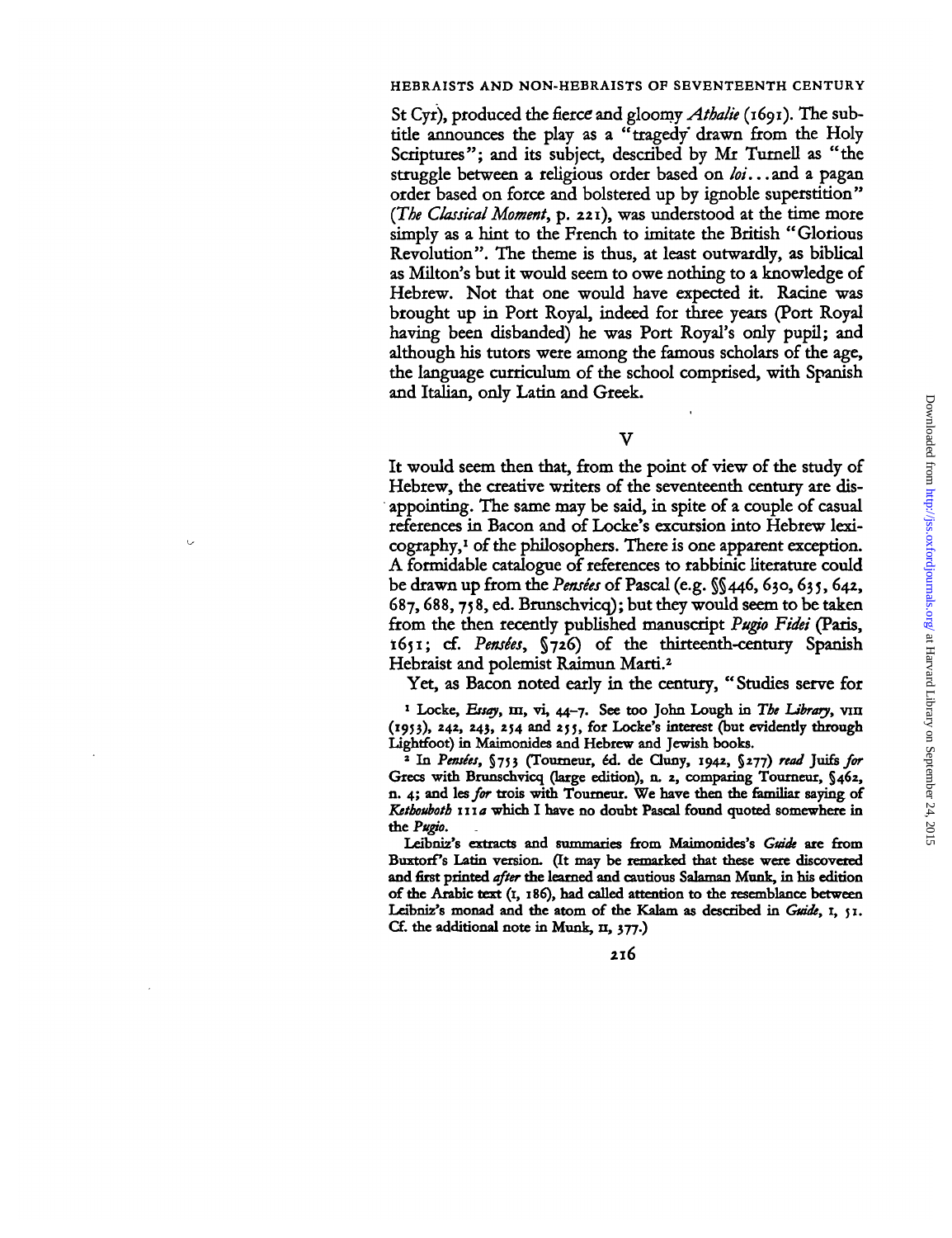delight, for ornament, and for ability", and we have still to consider one of the remarkable phenomena of the age, the class of lawyer-humanist of which the great exemplar was Hugo Grotius and its finished representative in England John Selden. Selden, reporte d i n Budaeus' s Lexico n a s "commonl y calle d th e grea t dictato r o f learnin g o f th e Englis h nation" , wa s no t onl y a biblica l bu t a rabbini c scholar ; an d h e use d hi s rabbini c scholarshi p i n th e servic e o f bot h nationa l an d internationa l issue s o f urgen t presen t importance. His History of Tithes, for example, sought to settle tha t burnin g contemporar y proble m b y literar y an d historica l analysi s o f relevan t texts' , includin g man y fro m talmudi c an d late r rabbini c literature . Lik e Spinoza' s *Tractatus Theologico-*Politicus<sup>1</sup> it was Erastian in tendency since it proved that tithes wer e no t payabl e b y divine , bu t b y state , law ; an d lik e Spinoza' s boo k i t arouse d a furor e whic h resulte d i n it s publi c suppression . His later work, the *Mare Clausum* (1635) which Pepys studied by way o f busines s an d a cop y o f whic h i s foun d i n hi s library , wa s als o base d i n par t o n rabbini c sources ; an d i t i s o f grea t interes t t o observ e ho w h e treat s th e tex t o f th e Mishna h an d th e depen den t Halachi c discussion s a s embodyin g lega l precedent s o f juridica l importance . Thi s boo k wa s mor e pleasin g t o authorit y than the *History of Tithes* since it asserted, as against Grotius, the English sovereignty of the seas; and it may therefore be supposed t o hav e helpe d t o mak e familiar , i f no t t o endear , th e stud y o f post-biblica l Hebrew .

A n eve n mor e strikin g instanc e o f th e employmen t o f late r Hebre w learnin g i n th e resolutio n o f presen t discontent s i s pro vide d b y Selden' s hug e treatis e o n Natura l an d Internationa l Law ; o n whic h on e may observe :

(i) It is in intention Hebraic specifically as is shown by its title—*De Jure Naturali et Gentium juxta Disciplinam Ebraeorum*;

(ii) Both literary men and jurists complained of it that it was all rabbinical learning and no rational theory. "He only copies the Rabbis and hardly reasons at all", grumbled Le Clerc. "He does not draw the principles of natural law from the pure lights o f reason" , sai d Barbeyrac , "bu t onl y fro m th e Seve n Precept s

<sup>1</sup> Much of the learning of this treatise, as well as its fundamental doctrine, would seem to derive from earlier treatises quoted in, or printed with, the Abscondita Sapientiae of the polymath Joseph del Medigo (cf. *Chronicon* Spinozanum, **11**, Hague, 1922). But Spinoza was a good Hebraist in his own **right an d ha d read widel y i n late r Hebre w literature . Se e th e casual characte r** of his own note in the second page of Theol.-Pol. cap. xv.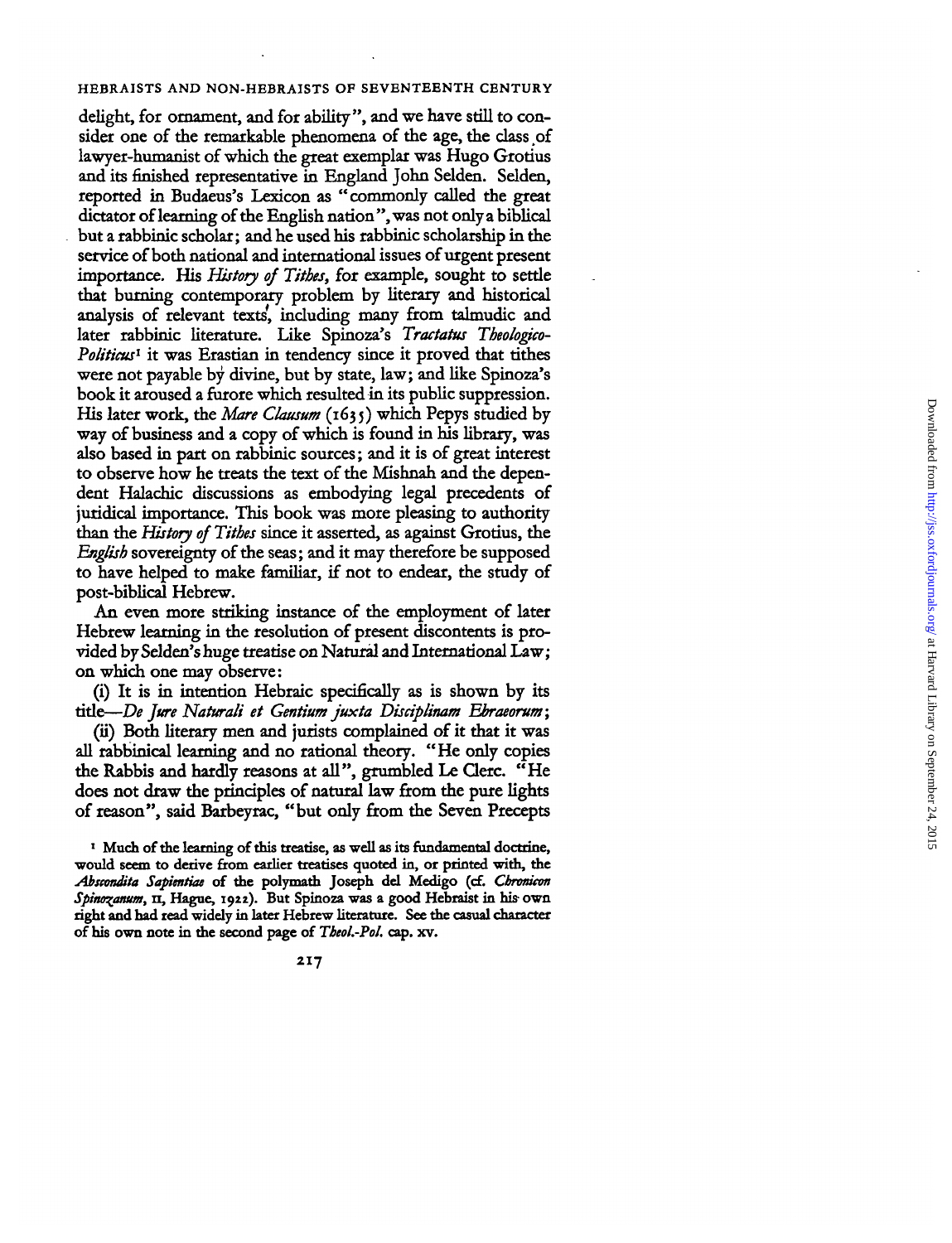given to Noah." These verdicts, among many others of similar tenor to be found in the preface to the 1726 edition of Selden's *Works,* suggest that Selden's considerable influence on seventeenth-century legal thought owed at least something to his Hebrew erudition. On the quality of this erudition there has been some discussion, but the late Dr Herzog's opinion may in this matter be considered final. "Very few non-Talmudists", he wrote *(Pub. Soc. Jewish Jurisprudence,* 1931, no. 3, p. 10), "Israelite or non-Israelite, have reached Selden's level of Talmudic-Rabbinic erudition. It is really uncanny that a man who certainly was not a Talmudist should have been able to produce what Selden has produced in the domain of Rabbinica."

## VI

Yet, as Nathan Isaacs observes in his essay in the Oxford *Legacy of Israel:* "Natural law is not made, by erudition. Even Selden brought back from the Hebrews a mere confirmation of the law of his own country." The cynic might say that we would have guessed as much. One learned Hebraist writes a *Mare Uberum,* another a *Mare Clausum;* but the issue, although weighted on either side by learned quotations, does not depend on them. Not only natural law, nothing at all, can be made by erudition. But even so, an important case can be offered for erudition, and with a consideration of it this discussion may be brought to a close.

Erudition—pure scholarship—may open new gates for conjecture; erudition may break down (as it may also, it must be conceded, create) a too narrow obstinacy; erudition may give to what is in fact a novelty the requisite appearance, and authority, of the respectable. And erudition may warn against mistakes. I am reminded of Bagehot's well-known remarks on the influence exerted by a constitutional monarch grown grey in the public service. He has no power. He reigns but does not rule. He can originate no legislation, impose no veto. He is servant, not master. But he can say to a brash Prime Minister: Let me see now,

Have you referred to the transactions which happened during such and such an administration, I think about *X* years ago? They afford an instructive example of the bad results which are sure to attend the policy which you propose. You did not at that time take so prominent a part in public life as you do now, and it is possible that you do not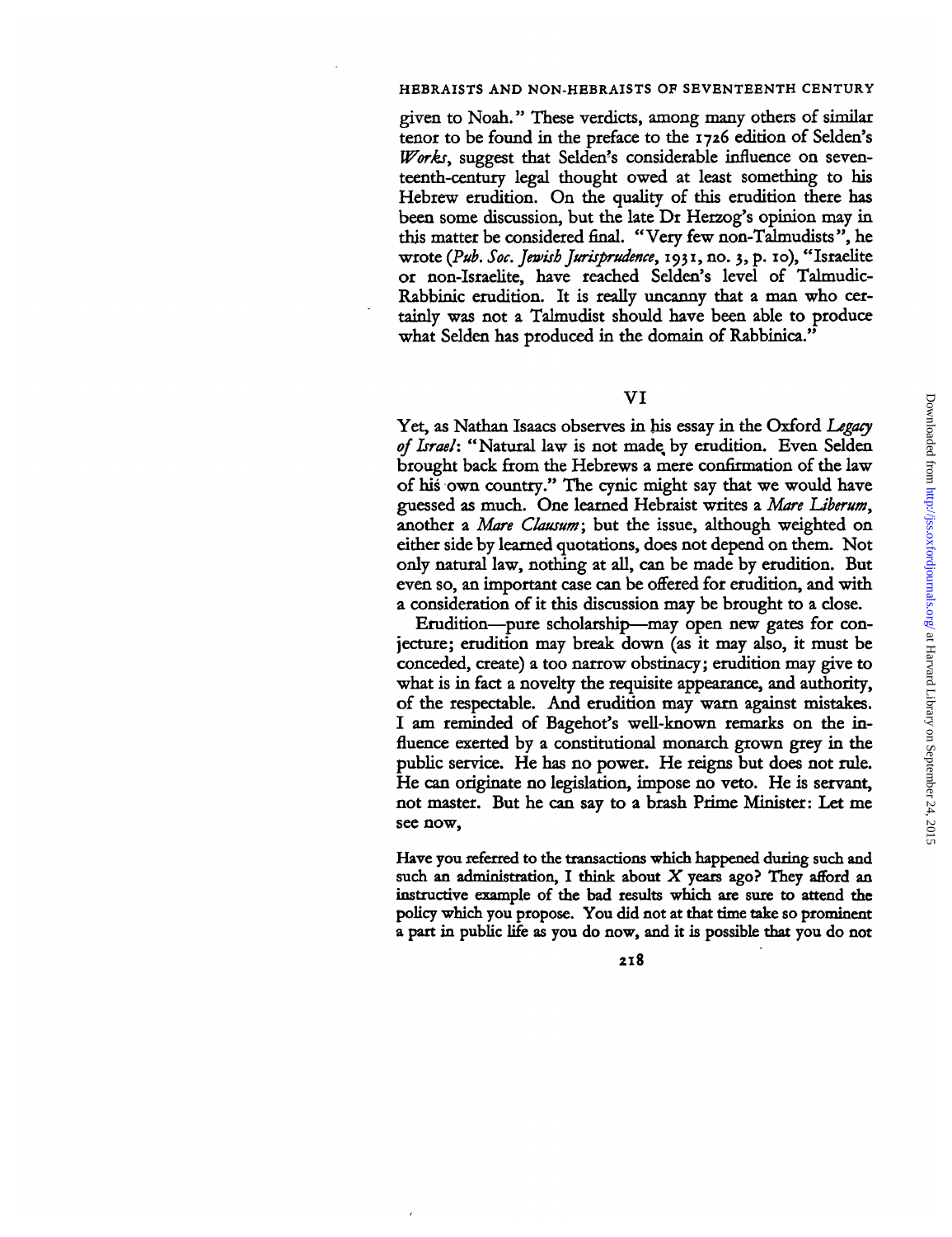fully remember all the events. I should recommend you to recur to them, and to discuss them with your older colleagues who took part in them. It is unwise to recommend a policy which so lately worked so ill.

A contemporar y anecdot e relate s tha t thi s i s exactl y ho w o n on e occasio n Selde n himsel f behaved . I n 1643 , w e ar e tol d (D.N.B. s.v. p. 217),

Selden, with some other members of both houses, sat in the assembly o f divine s a t Westminster . I n th e debate s o f thi s bod y (say s Whidocke ) "Mr Selden spoke admirably, and confuted divers of them in their own learning. And sometimes, when they had cited a text of Scripture to prove their assertion, he would tell them, 'Perhaps in your little pocketbibles with gilt leaves' (which they would often pull out and read) 'the translation may be thus, but the Greek or the Hebrew signifies thus and thus', and so would totally silence them."

S o eve n i n a n assembl y o f divine s eruditio n ha s it s uses , an d Hebre w studie s ca n stil l glor y i n Selde n jus t a s Selde n glorie d i n them. Indeed, Selden would seem to have been a man in whom th e highes t gift s o f learnin g i n genera l wer e bot h exemplifie d an d vindicated. This is well expressed in the lines of another great scholarl y humanis t o f th e century , line s whic h migh t b e offered as the true portrait of the ideal scholar in any age, the lines of the allocution to Selden of Ben Jonson:

> Stan d fort h my objec t then : Yo u tha t hav e bee n Ever at home, yet have all countries seen; And, like a compass, keeping one foot still Upon your centre, do your circle fill Of general knowledge; watched men, manners too; Heard what times past have said, seen what ours do! Which grace shall I make love to first? Your skill, Or faith in things? or is't your wealth and will T'inform and teach? or your unwearied pain Of gathering? bounty in pouring out again? ... sharpness of all search, wisdom of choice, Newness of sense, antiquity of voice! (*Works*, ed. Cunningham, III, 301-2)

## VI I

I f I may su m u p th e result s o f thi s desultor y inquiry , I shoul d say tha t Hebrai c studies , apar t from thei r ow n prope r scholarl y field-and when we recall the names of men like Pococke, Lightfoo t an d Spence r a s wel l a s th e Buxtorfs an d Selde n w e se e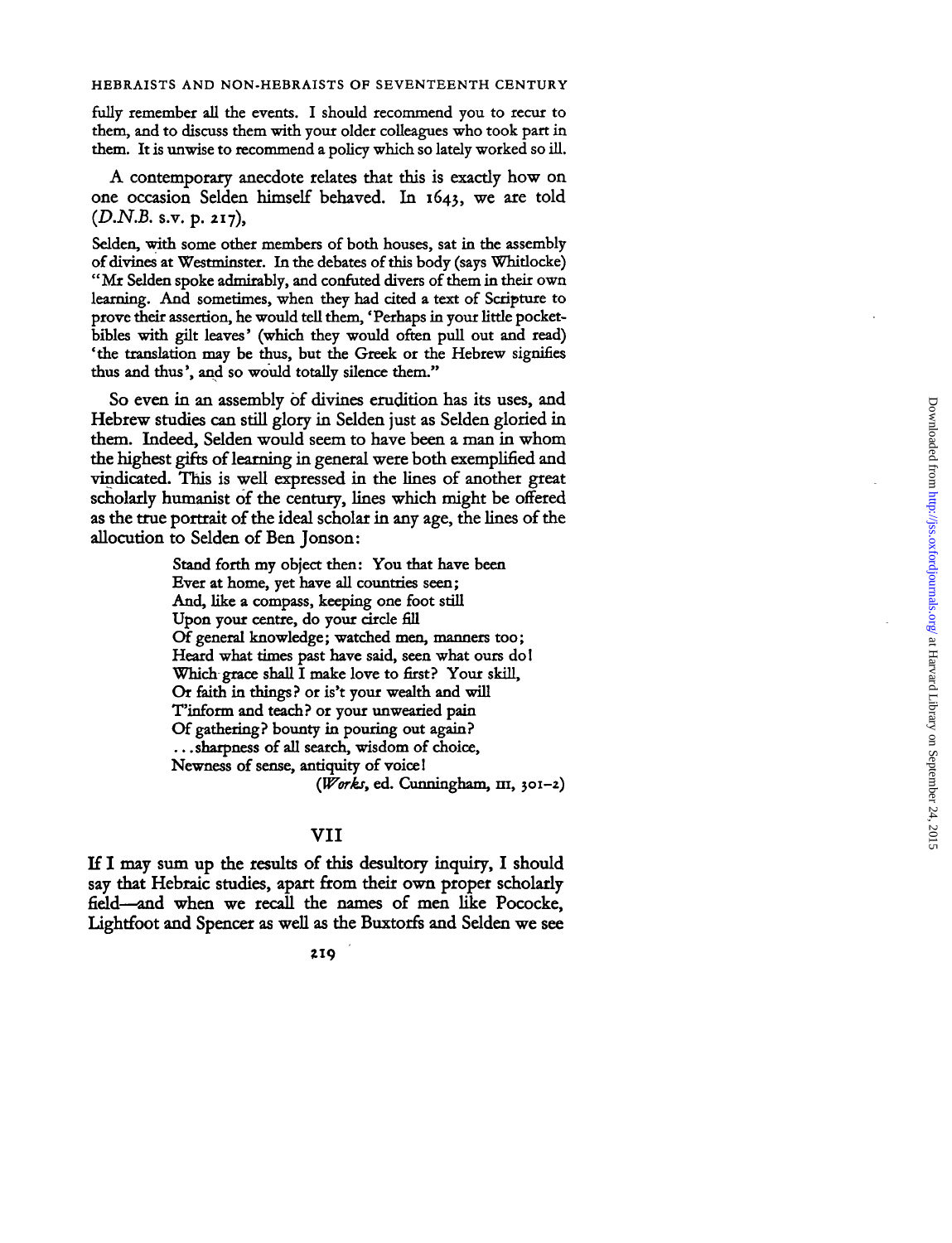the quality of seventeenth-century scholarship—were of little special significance. Few creative minds of the century seem to have had much knowledge of Hebrew, and hardly any can be said to have derived from their Hebrew knowledge what they could not have derived elsewhere.

Yet we may, I think, draw some consolatory reflections which are of some general importance.

Language and literature, if I may be so unmodem as to suggest such a thing, are the repository of thought, and it is the thought that matters. Thought may be translated. A translation is, as a rule, inferior to its original; but perhaps it is only an original which can *be* translated which is worth the prolonged attention of mankind. Much Hebraic thought, by which I mean thought of which the original expression was in Hebrew, was, in translation, behind the characteristic movement of the seventeenth century. Men like Fox and Pascal, great original geniuses though they were, owe much to the Hebraists although they themselves knew little of Hebrew.

Our own age is so bemused by the self-vaunted glories of the physical sciences that it commends the seventeenth century as the century in which modem physical science first came to its own; forgetting that the creative vision of science is not itself a product of science and that the lasting monuments of an age are not its scientific text-books but, even in the realm of science itself, its visions and enthusiasms. M. Montgredien, at the end of his survey of seventeenth-century literary France, notes the emergence in that country, towards the end of the century, of a profound interest in man: it is morals and politics, economics and history, which began to attract the finest minds; the striving which was once spent on rules of drama and canons of taste created the atmosphere which made possible the emergence, later, of Montesquieu, Voltaire and Rousseau. To me it would seem clear that it was this driving interest which set the tone to the whole seventeenth century. Pascal was only incidentally a pioneer experimentalist and a precursor of the inductive logic of Mill. He was both in his own feeling and in historical fact an exponent of a fresh type of religious thinking, a type which, although in some respects similar to that of recent fashion, surpasses it both in simplicity and profundity, and (not unimportantly) in conciseness.

To an attentive ear, the seventeenth century, for all its boisterousness and self-confidence, was, like our own and per-